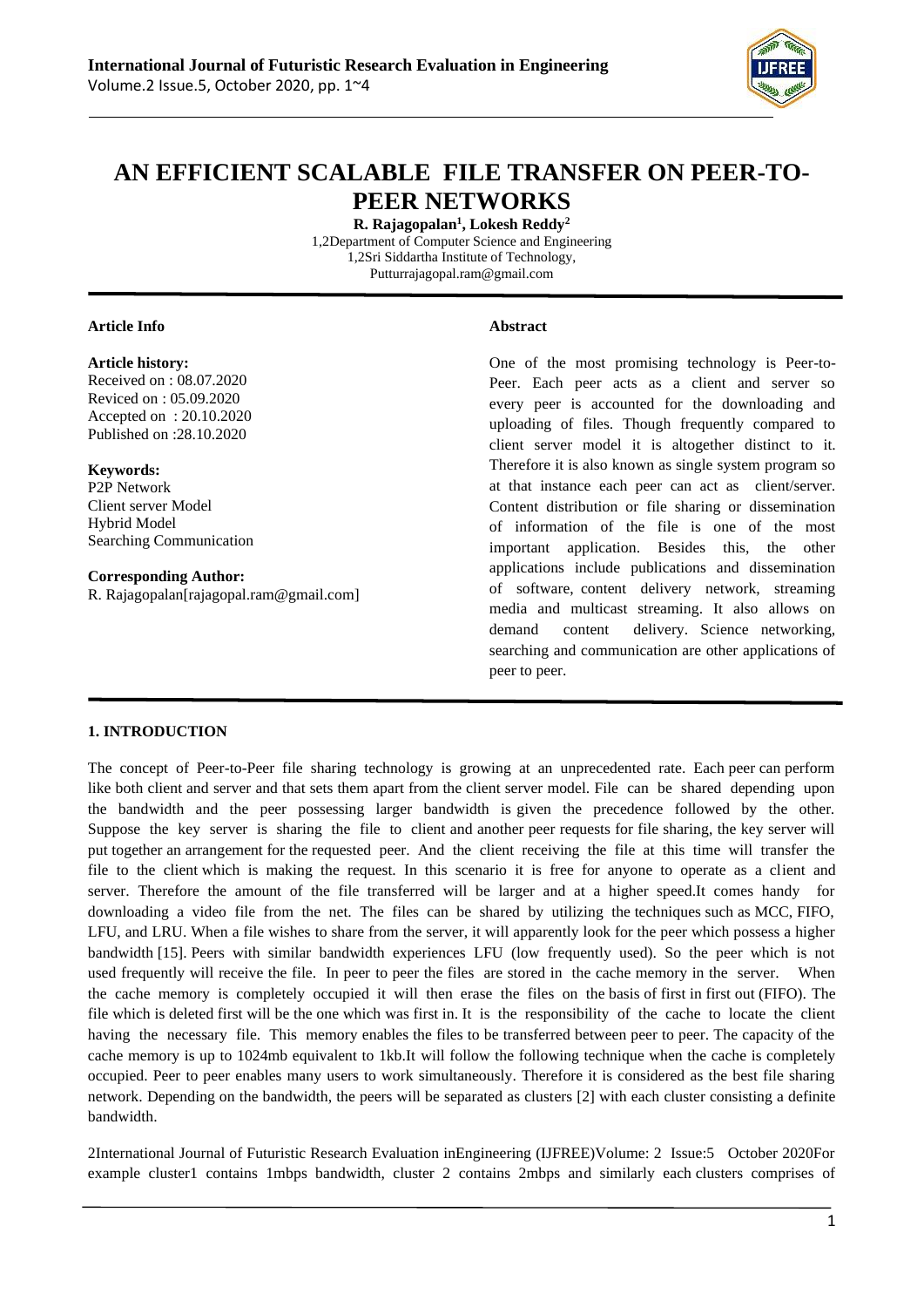

different bandwidth. Within each cluster many peers will be separated wherein every peer will possess similar bandwidth. In this peer to peer, all the peers will be linked in corresponding manner [1], [8]. There is no restriction as who should act as a client and who should be a server. This property enables to not only share video file but even some digital files and some computer files, books, movies, music and games. This particular P2P software enables to look for client at nearest proximity in the P2P network and conveys the file. The Fig.1 shows the client Server Model and peers (nodes) of P2P network will be end user computer system interconnected between the internets. Scientist Gnutella and kazaa were the first to develop this new P2P file sharing method.



# **Fig 1: Client Server Model**

## **2. RELATED WORK**

In the year 1999, the earlier peer to peer file sharing method was developed by NAPSTER. Following the death of NAPSTER, gnutella and kazaa developed the new peer to peer file sharing network [7] . The old Peer to Peer file sharing was based on the central server system and enabled sharing of only music files effectively. Following extensive research, the system has developed to a great extent and any kind of files can be transferred utilizing this peer to peer file sharing technique. Unlike the client server model, this method is connected parallel and is known as decentralized and dispersed design [3][1].

The structured p2p is organized by some definite standard and some algorithms. Some of the real time examples of structured P2P are some of the network computer workstations [5]. Unstructured P2P computer architecture consists of three types of models as follows:It is a democratization of every peer group nodes. They are two forms in order to accomplish the route:One of the probable structuring is direct messaging. It is communicated through peer group members until an object of the member group is found. Further it must establish the members in HORIZON group. Horizon means limit of visibility from the node generating the query.Another probable way for attaining the routing structure is distributed catalog. It necessities an energetically balanced catalog because it is indexed as parameter and searches as distributed catalog. This may also be not very efficient but it is very safe to work.

It is becoming increasingly challenging for ISPs because of the unprecedented growth of P2P applications consuming humongous bandwidth resources. So, it is paramount to handle P2P traffic efficiently and simultaneously protecting the P2P user interest. This paper primarily focus on analysing current mainstream P2P optimization strategies and implement NRDA technology. This technology permits ISPs to manage P2P traffic efficiently and independently on certain

3International Journal of Futuristic Research Evaluation in Engineering (IJFREE)Volume: 2 Issue:5 October 2020links and also to respond quickly in case of an abrupt necessity of resources. By and large, the planning of network resources are executed by the NRDA and it also offers resource planning capability to the ISPs [11].Most of the video streaming services are developed for wired networks. But the challenge is to stream it in wireless environment which demands several alterations. Through an logical representation, this paper proposes a performance evaluation model of the traffic behaviour which bears a resemblance to the network interactions during a video transmission. In wireless environment, when the number of nodes increases the quality of video degrades due to collisions. Therefore, P2P-TV applications should be integrated from lower layers to meet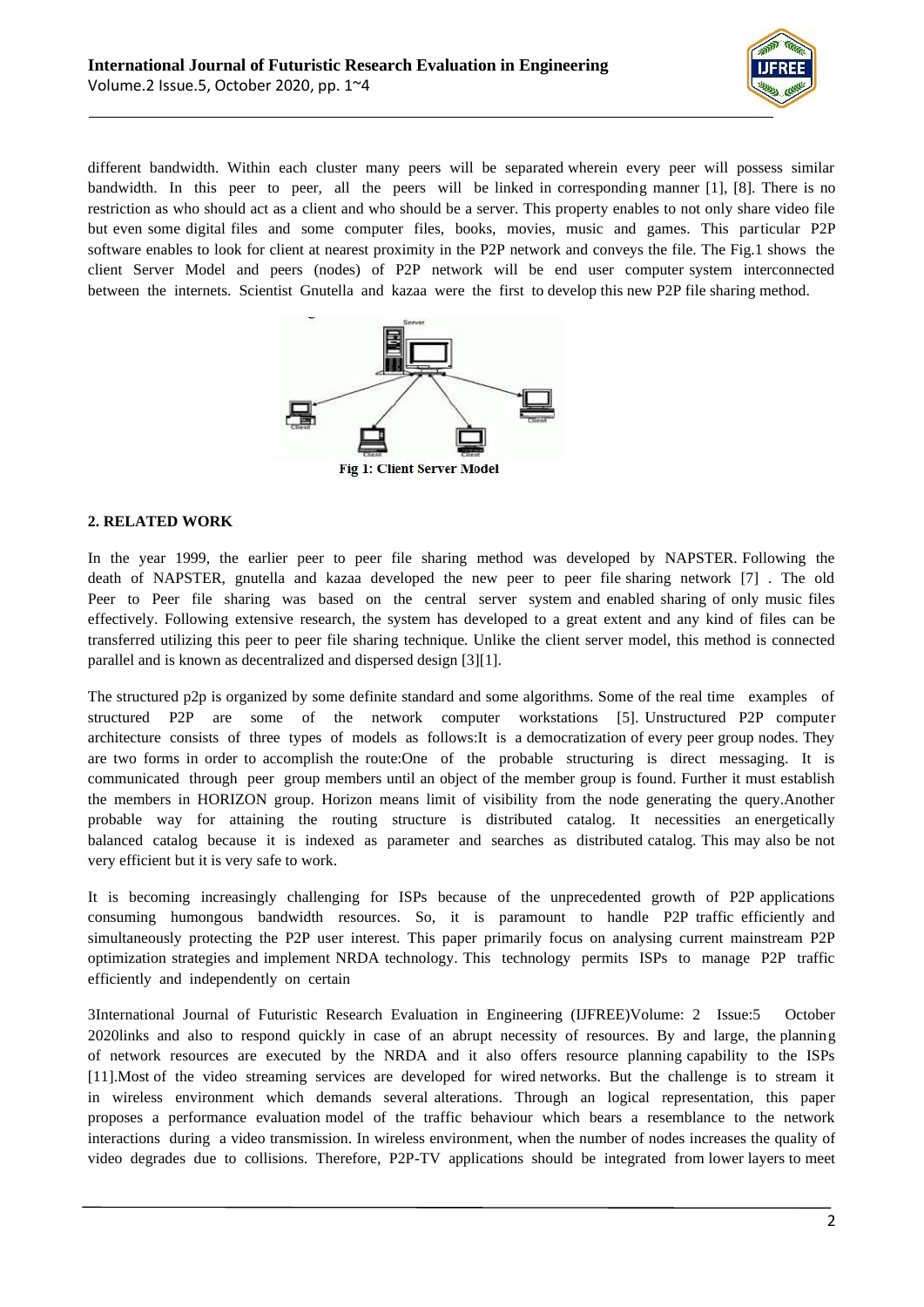

the level of quality requirements. The throughput parameter is determined by this model and the network performance is evaluated precisely [13].

# **3. HYBRID P2P**

It is an overlay routing structure consisting of super peers and leaf nodes. Hence leaf nodes are connected in star network and super peers act as shield to the leaf nodes [8]. Addressing is partly efficient and it is not safe. Furnished below are few of the benefits of the peer to peer network:Operating system is not needed in this network. Unlike the client server model, a specialized complex network set up is not required. It can be created with ease and does not demand any superior knowledge.Server is not so pricey because of the fact that an individual client can act as a server when uploading a file to another user.If one of the peers does not succeed in sharing, it will not disturb any other part of the network. It would be just occupied with another work of sharing and will remain unavailable to other peers. Compared to the client server model, the file sharing will be at a higher speed. Easy availability and reduced cost is another big benefit of peer to peer network. So it enables users to utilize it in low cost.Peer to peer has well tested peers, it will not have the peers which is not ready to share the file among another peer i.e. well tested simplicity.

It doesn't require a dedicated server. Anyone can act as server and anyone can act as client, so any computer can access both server and workstation.Some of the potential problems faced by the users with Peer to Peer software are Bandwidth utilization, copyright infringement, and security issues.It also face some troubleshooting network problem, A computer may fail to process for many reasons this one of the basic reason for the problems in P2p networking. If it is not working problem it will affect the entire home networking to stop functioning. The Fig.3 illustrated the model diagram of P2P Networks.Proposed Algorithm: Algorithm for Peer Registration

Algorithm\_PeerInfo\_Registration Begin List PeerInfo, RegisteredPeer; ForEach Registration; String TimeStamp; String TimeStamp = String.Format("FreeFile Peer Created at :Zeroth Position") DateTime.Now.ToShortTimeString (); Registration.Comment = TimeStamp; Try Registration.Start(); Begin IF

In order to give the essential files to other peers, the FileTransfer Service Host class enables each peer as a server host. The TCP protocol is utilized for conveying the data among peers. Depending on the peer host name the DoHost()method gets an address. Subsequently an interface is added who applied the Service Contract feature. Hence, to make its methods reachable around service each peer publishes a service to the outside world. The Table 1 illustrated algorithm for file transferring service in P2P systems

## **4.CONCLUSION**

One of the most promising technology in the internet world is the P2P network. After the multi-core processor is developed the P2P network will achieve unprecedented worth in the web. This study is a complete survey paper providing details about P2P networks. My survey provides types of P2P computing algorithms. Currently every field depends on computer and its various application. Therefore it is highly essential to design state-of-art P2P systems for video on demand service.